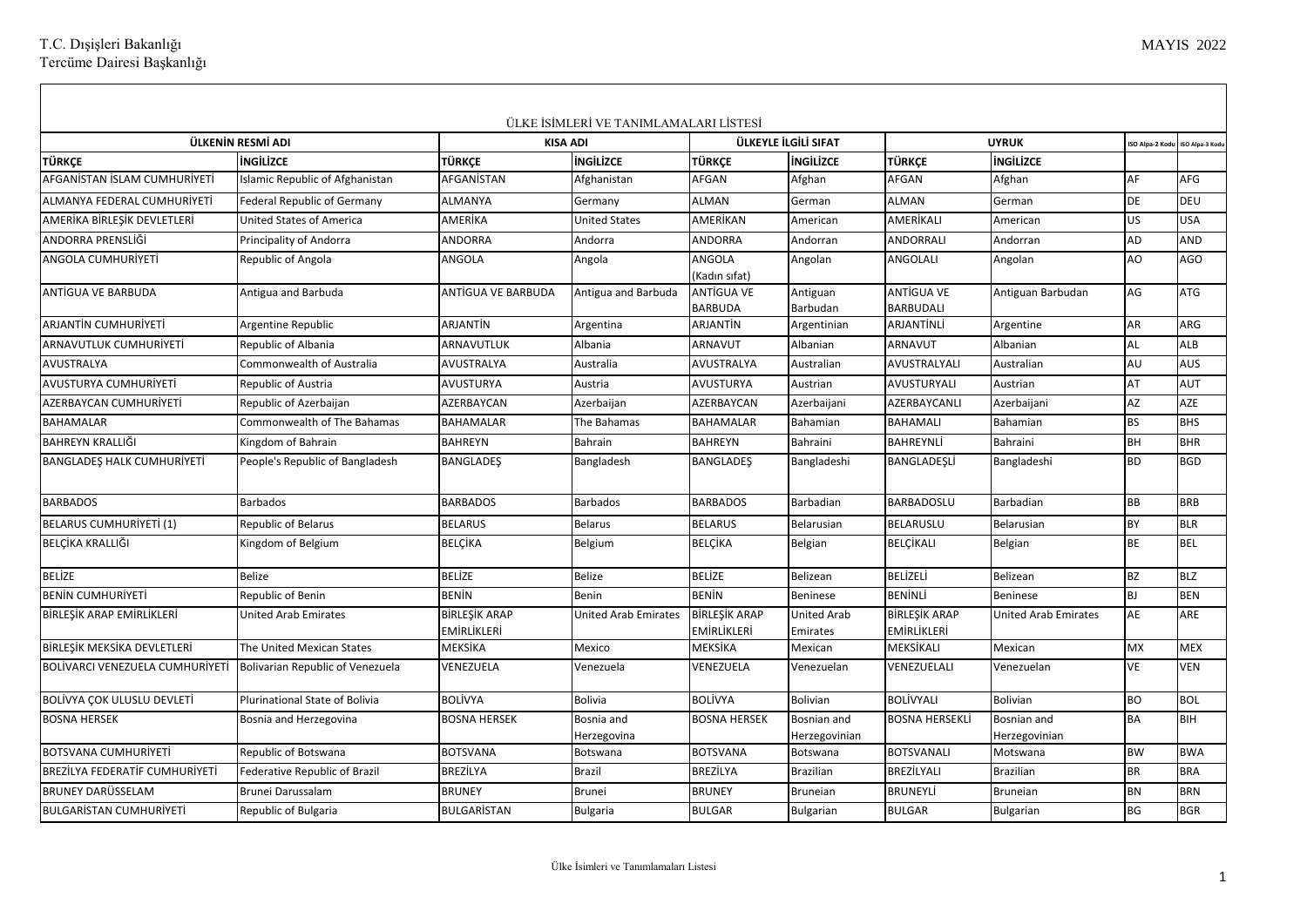| ÜLKENİN RESMİ ADI                                               |                                                         | <b>KISA ADI</b>     |                          | ÜLKEYLE İLGİLİ SIFAT  |                       | <b>UYRUK</b>          |                    | ISO Alpa-2 Kod | ISO Alpa-3 Kod |
|-----------------------------------------------------------------|---------------------------------------------------------|---------------------|--------------------------|-----------------------|-----------------------|-----------------------|--------------------|----------------|----------------|
| TÜRKÇE                                                          | <b>INGILIZCE</b>                                        | TÜRKCE              | <b>ingilizce</b>         | TÜRKÇE                | ingilizce             | TÜRKÇE                | ingilizce          |                |                |
| <b>BURKINA FASO</b>                                             | Burkina Faso                                            | <b>BURKİNA FASO</b> | <b>Burkina Faso</b>      | <b>BURKINA FASO</b>   | <b>Burkinabe</b>      | <b>BURKINA FASOLU</b> | <b>Burkinabe</b>   | <b>BF</b>      | <b>BFA</b>     |
| <b>BURUNDİ CUMHURİYETİ</b>                                      | Republic of Burundi                                     | BURUNDİ             | Burundi                  | <b>BURUNDİ</b>        | Burundian             | <b>BURUNDİLİ</b>      | Burundian          | BI             | <b>BDI</b>     |
| BUTAN KRALLIĞI                                                  | Kingdom of Bhutan                                       | <b>BUTAN</b>        | Bhutan                   | <b>BUTAN</b>          | Bhutanese             | <b>BUTANLI</b>        | <b>Bhutanese</b>   | <b>BT</b>      | <b>BTN</b>     |
| <b>BUYUK BRİTANYA VE KUZEY İRLANDA</b><br>BİRLEŞİK KRALLIĞI (2) | United Kingdom of Great Britain and<br>Northern Ireland | BİRLEŞİK KRALLIK    | United Kingdom           | ingiliz               | <b>British</b>        | <b>ingiliz</b>        | <b>British</b>     | GB             | <b>GBR</b>     |
| CABO VERDE CUMHURİYETİ (3)                                      | Republic of Cabo Verde                                  | <b>CABO VERDE</b>   | Cabo Verde               | <b>CABO VERDE</b>     | Cabo Verdean          | CABO VERDELİ          | Cabo Verdean       | CV             | <b>CPV</b>     |
| CEZAYİR DEMOKRATİK HALK<br><b>CUMHURİYETİ</b>                   | People's Democratic Republic of Algeria CEZAYIR         |                     | Algeria                  | CEZAYİR               | Algerian              | CEZAYİRLİ             | Algerian           | DZ             | <b>DZA</b>     |
| CIBUTI CUMHURIYETI                                              | Republic of Djibouti                                    | CÍBUTÍ              | Djibouti                 | CİBUTİ                | Djiboutian            | CİBUTİLİ              | Djiboutian         | <b>DJ</b>      | <b>DJI</b>     |
| <b>CAD CUMHURIYETI</b>                                          | Republic of Chad                                        | ÇAD                 | Chad                     | CAD                   | Chadian               | CADLI                 | Chadian            | TD             | TCD            |
| <b>CEK CUMHURIYETI</b>                                          | Czech Republic                                          | <b>CEKYA</b>        | Czechia                  | <b>CEK</b>            | Czech                 | ÇEK                   | Czech              | <b>CZ</b>      | <b>CZE</b>     |
| CIN HALK CUMHURIYETI                                            | People's Republic of China                              | ÇİΝ                 | China                    | CİN                   | Chinese               | CİNLİ                 | Chinese            | <b>CN</b>      | <b>CHN</b>     |
| DANİMARKA KRALLIĞI                                              | Kingdom of Denmark                                      | DANİMARKA           | Denmark                  | DANİMARKA             | Danish                | DANİMARKALI           | Dane               | DK             | <b>DNK</b>     |
| DOĞU<br><b>TİMOR</b><br><b>CUMHURİYETİ</b>                      | DEMOKRATIK Democratic Republic of Timor-Leste           | DOĞU TİMOR          | Timor-Leste              | DOĞU TİMOR            | Timorese              | DOĞU TİMORLU          | Timorese           | TL             | <b>TLS</b>     |
| DOMİNİK CUMHURİYETİ                                             | Dominican Republic                                      | DOMİNİK CUMHURİYETİ | Dominican Republic       | <b>DOMINIK</b>        | Dominican             | DOMİNİKLİ             | Dominican          | <b>DO</b>      | <b>DOM</b>     |
| DOMÍNÍKA                                                        | Commonwealth of Dominica                                | DOMİNİKA            | Dominica                 | DOMİNİKA              | Dominican             | DOMİNİKALI            | Dominica           | <b>DM</b>      | <b>DMA</b>     |
| <b>EKVATOR CUMHURİYETİ</b>                                      | Republic of Ecuador                                     | <b>EKVATOR</b>      | Ecuador                  | <b>EKVATOR</b>        | Ecuadorian            | EKVATORLU             | Ecuadorian         | EC             | <b>ECU</b>     |
| EKVATOR GİNESİ CUMHURİYETİ                                      | Republic of Equatorial Guinea                           | EKVATOR GİNESİ      | <b>Equatorial Guinea</b> | <b>EKVATOR GINESI</b> | Equatorial<br>Guinean | <b>EKVATOR GINELI</b> | Equatorial Guinean | GQ             | <b>GNQ</b>     |
| EL SALVADOR CUMHURIYETI                                         | Republic of El Salvador                                 | <b>EL SALVADOR</b>  | El Salvador              | <b>EL SALVADOR</b>    | Salvadoran            | EL SALVADORLU         | Salvadoran         | <b>SV</b>      | <b>SLV</b>     |
| <b>ENDONEZYA CUMHURIYETİ</b>                                    | Republic of Indonesia                                   | ENDONEZYA           | Indonesia                | <b>ENDONEZYA</b>      | Indonesian            | ENDONEZYALI           | Indonesian         | ID             | <b>IDN</b>     |
| <b>ERITRE DEVLETI</b>                                           | State of Eritrea                                        | ERİTRE              | Eritrea                  | ERİTRE                | Eritrean              | ERİTRELİ              | Eritrean           | ER             | ERI            |
| ERMENISTAN CUMHURIYETI                                          | Republic of Armenia                                     | ERMENİSTAN          | Armenia                  | ERMENİ                | Armenian              | ERMENİ                | Armenian           | AM             | <b>ARM</b>     |
| <b>ESTONYA CUMHURİYETİ</b>                                      | Republic of Estonia                                     | <b>ESTONYA</b>      | Estonia                  | <b>ESTON</b>          | Estonian              | ESTON                 | Estonian           | EE             | <b>EST</b>     |
| ESVATİNİ KRALLIĞI (4)                                           | The Kingdom of Eswatini                                 | ESVATİNİ            | Eswatini                 | SVAZİ                 | Swazi                 | SVAZİ                 | Swazi              | <b>SZ</b>      | <b>SWZ</b>     |
| ETİYOPYA FEDERAL DEMOKRATİK<br><b>CUMHURİYETİ</b>               | Federal Democratic Republic of Ethiopia ETİYOPYA        |                     | Ethiopia                 | <b>ETİYOPYA</b>       | Ethiopian             | ETİYOPYALI            | Ethiopian          | ET             | <b>ETH</b>     |
| FAS KRALLIĞI                                                    | Kingdom of Morocco                                      | FAS                 | Morocco                  | FAS                   | Moroccan              | <b>FASLI</b>          | Moroccan           | MA             | <b>MAR</b>     |
| FIJI CUMHURIYETI                                                | Republic of Fiji                                        | FİJİ                | Fiji                     | FİJİ                  | Fijian                | FİJİLİ                | Fijian             | FJ             | <b>FJI</b>     |
| FİLİPİNLER CUMHURİYETİ                                          | Republic of the Philippines                             | FİLİPİNLER          | Philippines              | FİLİPİNLER            | Philippine            | FİLİPİNLİ             | Filipino           | PH             | PHL            |
| FİLİSTİN DEVLETİ (5)                                            | <b>State of Palestine</b>                               | FİLİSTİN            | Palestine                | <b>FILISTIN</b>       | Palestinian           | <b>FILISTINLI</b>     | Palestinian        | <b>PS</b>      | PSE            |
| FİNLANDİYA CUMHURİYETİ                                          | Republic of Finland                                     | FİNLANDİYA          | Finland                  | FİN                   | Finnish               | FİN                   | Finn               | FL             | <b>FIN</b>     |
| <b>FRANSA CUMHURIYETI</b>                                       | French Republic                                         | <b>FRANSA</b>       | France                   | FRANSIZ               | French                | FRANSIZ               | French             | <b>FR</b>      | <b>FRA</b>     |
| <b>GABON CUMHURİYETİ</b>                                        | Gabonese Republic                                       | <b>GABON</b>        | Gabon                    | <b>GABON</b>          | Gabonese              | <b>GABONLU</b>        | Gabonese           | GA             | GAB            |
| <b>GAMBIYA CUMHURIYETI</b>                                      | The Republic of The Gambia                              | GAMBİYA             | Gambia                   | GAMBİYA               | Gambian               | <b>GAMBİYALI</b>      | Gambian            | GM             | <b>GMB</b>     |
| <b>GANA CUMHURIYETI</b>                                         | The Republic of Ghana                                   | GANA                | Ghana                    | GANA                  | Ghanaian              | <b>GANALI</b>         | Ghanaian           | GH             | <b>GHA</b>     |
| <b>GINE CUMHURIYETI</b>                                         | Republic of Guinea                                      | GİNE                | Guinea                   | GİNE                  | Guinean               | GİNELİ                | Guinean            | GN             | GIN            |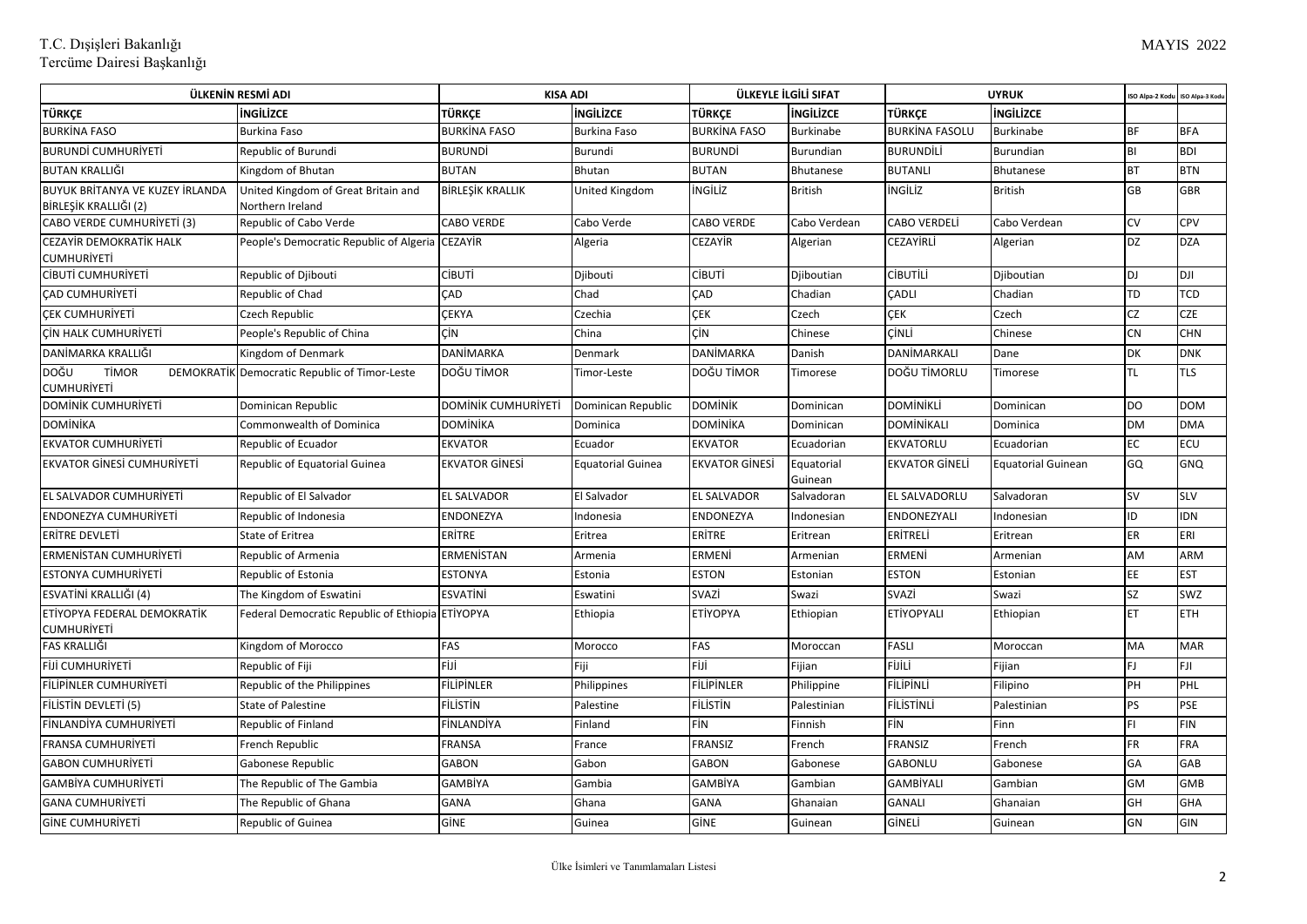| ÜLKENİN RESMİ ADI             |                                |                             | <b>KISA ADI</b>             |                  | ÜLKEYLE İLGİLİ SIFAT |                      | <b>UYRUK</b>     | <b>ISO Alpa-2 Kod</b> | ISO Alpa-3 Kod |
|-------------------------------|--------------------------------|-----------------------------|-----------------------------|------------------|----------------------|----------------------|------------------|-----------------------|----------------|
| TÜRKCE                        | <b>INGILIZCE</b>               | TÜRKCE                      | <b>INGILIZCE</b>            | TÜRKCE           | <b>INGILIZCE</b>     | <b>TÜRKCE</b>        | <b>INGILIZCE</b> |                       |                |
| GİNE-BİSSAU CUMHURİYETİ       | Republic of Guinea-Bissau      | GİNE-BİSSAU                 | Guinea-Bissau               | GİNE-BİSSAU      | Bissau-Guinean       | GİNE-BİSSAULU        | Bissau-Guinean   | GW                    | GNB            |
| GRENADA                       | Grenada                        | GRENADA                     | Grenada                     | GRENADA          | Grenadian            | GRENADALI            | Grenadian        | GD                    | GRD            |
| <b>GUATEMALA CUMHURİYETİ</b>  | <b>Republic of Guatemala</b>   | GUATEMALA                   | Guatemala                   | <b>GUATEMALA</b> | Guatemalan           | GUATEMALALI          | Guatemalan       | GT                    | <b>GTM</b>     |
| GUYANA KOOPERATİF CUMHURİYETİ | Cooperative Republic of Guyana | <b>GUYANA</b>               | Guyana                      | GUYANA           | Guyanese             | <b>GUYANALI</b>      | Guyanese         | GY                    | <b>GUY</b>     |
| GÜNEY AFRİKA CUMHURİYETİ      | Republic of South Africa       | GÜNEY AFRİKA<br>CUMHURİYETİ | Republic of South<br>Africa | GÜNEY AFRİKA     | South African        | GÜNEY AFRİKALI       | South African    | ZA                    | ZAF            |
| GÜNEY SUDAN CUMHURİYETİ       | Republic of South Sudan        | GÜNEY SUDAN                 | South Sudan                 | GÜNEY SUDAN      | South Sudanese       | <b>GÜNEY SUDANLI</b> | South Sudanese   | SS                    | SSD            |
| <b>GÜRCISTAN</b>              | Georgia                        | GÜRCİSTAN                   | Georgia                     | GÜRCÜ            | Georgian             | GÜRCÜ                | Georgian         | GE                    | <b>GEO</b>     |
| <b>HAİTİ CUMHURİYETİ</b>      | Republic of Haiti              | HAİTİ                       | Haiti                       | наіті            | Haitian              | HAİTİLİ              | Haitian          | HT                    | HTI            |
| HIRVATISTAN CUMHURIYETI       | Republic of Croatia            | HIRVATİSTAN                 | Croatia                     | <b>HIRVAT</b>    | Croatian             | <b>HIRVAT</b>        | Croatian         | HR                    | <b>HRV</b>     |
| HINDISTAN CUMHURIYETI         | Republic of India              | HİNDİSTAN                   | India                       | HİNT             | Indian               | HİNTLİ               | Indian           | IN                    | <b>ND</b>      |
| HOLLANDA KRALLIĞI             | Kingdom of the Netherlands     | HOLLANDA                    | Netherlands                 | HOLLANDA         | Dutch                | HOLLANDALI           | Dutch            | <b>NL</b>             | <b>NLD</b>     |
| <b>HONDURAS CUMHURIYETI</b>   | <b>Republic of Honduras</b>    | HONDURAS                    | Honduras                    | <b>HONDURAS</b>  | Honduran             | HONDURASLI           | Honduran         | HN                    | HND            |
| <b>IRAK CUMHURIYETI</b>       | Republic of Iraq               | IRAK                        | Iraq                        | IRAK             | Iraqi                | <b>IRAKLI</b>        | Iraqi            | IQ                    | <b>RQ</b>      |
| İRAN İSLAM CUMHURİYETİ        | slamic Republic of Iran        | İRAN                        | Iran                        | İRAN             | Iranian              | İRANLI               | Iranian          | IR.                   | <b>RN</b>      |
| İRLANDA CUMHURİYETİ           | Republic of Ireland            | İRLANDA                     | Ireland                     | İRLANDA          | Irish                | İRLANDALI            | Irish            | IE.                   | IRL            |
| İSPANYA KRALLIĞI              | Kingdom of Spain               | İSPANYA                     | Spain                       | İSPANYOL         | Spanish              | İSPANYOL             | Spanish          | ES                    | <b>ESP</b>     |
| <b>İSRAİL DEVLETİ</b>         | State of Israel                | İSRAİL                      | Israel                      | İSRAİL           | Israeli              | İSRAİLLİ             | Israeli          | IL                    | <b>ISR</b>     |
| İSVEÇ KRALLIĞI                | Kingdom of Sweden              | İSVEÇ                       | Sweden                      | <b>İSVEÇ</b>     | Swedish              | İSVEÇLİ              | Swede            | <b>SE</b>             | <b>SWE</b>     |
| <b>ISVICRE KONFEDERASYONU</b> | <b>Swiss Confederation</b>     | <b>İSVİÇRE</b>              | Switzerland                 | İSVİÇRE          | Swiss                | İSVİÇRELİ            | <b>Swiss</b>     | CH                    | <b>CHE</b>     |
| <b>İTALYA CUMHURİYETİ</b>     | Italian Republic               | İTALYA                      | Italy                       | İTALYAN          | Italian              | İTALYAN              | Italian          | IT                    | <b>ITA</b>     |
| <b>İZLANDA CUMHURİYETİ</b>    | Republic of Iceland            | İZLANDA                     | Iceland                     | İZLANDA          | Icelandic            | İZLANDALI            | Icelander        | IS.                   | <b>ISL</b>     |
| JAMAİKA                       | Jamaica                        | JAMAİKA                     | Jamaica                     | JAMAİKA          | Jamaican             | <b>JAMAİKALI</b>     | Jamaican         | JM                    | JAM            |
| <b>JAPONYA</b>                | lapan                          | <b>JAPONYA</b>              | Japan                       | <b>JAPON</b>     | Japanese             | <b>JAPON</b>         | Japanese         | JP                    | <b>JPN</b>     |
| KAMBOÇYA KRALLIĞI             | Kingdom of Cambodia            | KAMBOÇYA                    | Cambodia                    | KAMBOÇYA         | Cambodian            | KAMBOÇYALI           | Cambodian        | KH                    | KHM            |
| <b>KAMERUN CUMHURİYETİ</b>    | Republic of Cameroon           | KAMERUN                     | Cameroon                    | KAMERUN          | Cameroonian          | KAMERUNLU            | Cameroonian      | <b>CM</b>             | <b>CMR</b>     |
| <b>KANADA</b>                 | Canada                         | KANADA                      | Canada                      | KANADA           | Canadian             | KANADALI             | Canadian         | CA                    | CAN            |
| KARADAĞ                       | Montenegro                     | KARADAĞ                     | Montenegro                  | KARADAĞ          | Montenegrin          | KARADAĞLI            | Montenegrin      | ME                    | <b>MNE</b>     |
| <b>KATAR DEVLETI</b>          | State of Qatar                 | <b>KATAR</b>                | Qatar                       | <b>KATAR</b>     | Qatari               | KATARLI              | Qatari           | QA                    | QAT            |
| KAZAKİSTAN CUMHURİYETİ        | Republic of Kazakhstan         | KAZAKİSTAN                  | Kazakhstan                  | KAZAK            | Kazakhstani          | KAZAK                | Kazakhstani      | ΚZ                    | KAZ            |
| <b>KENYA CUMHURIYETI</b>      | Republic of Kenya              | KENYA                       | Kenya                       | <b>KENYA</b>     | Kenyan               | KENYALI              | Kenyan           | KE                    | KEN            |
| KIRGIZ CUMHURİYETİ            | Kyrgyz Republic                | KIRGIZİSTAN                 | Kyrgyzstan                  | KIRGIZ           | Kyrgyz               | KIRGIZ               | Kyrgyz           | KG                    | KGZ            |
| KİRİBATİ CUMHURİYETİ          | Republic of Kiribati           | KİRİBATİ                    | Kiribati                    | KİRİBATİ         | I-Kiribati           | KİRİBATİLİ           | I-Kiribati       | KI                    | KIR            |
| KOLOMBİYA CUMHURİYETİ         | Republic of Colombia           | KOLOMBİYA                   | Colombia                    | KOLOMBİYA        | Colombian            | KOLOMBİYALI          | Colombian        | CO                    | COL            |
| KOMORLAR BİRLİĞİ              | Union of the Comoros           | KOMORLAR                    | The Comoros                 | KOMOR            | Comorian             | KOMORLU              | Comorian         | KM                    | COM            |
| KONGO CUMHURIYETI             | Republic of the Congo          | KONGO                       | Congo                       | KONGO            | Congolese            | KONGOLU              | Congolese        | CG                    | COG            |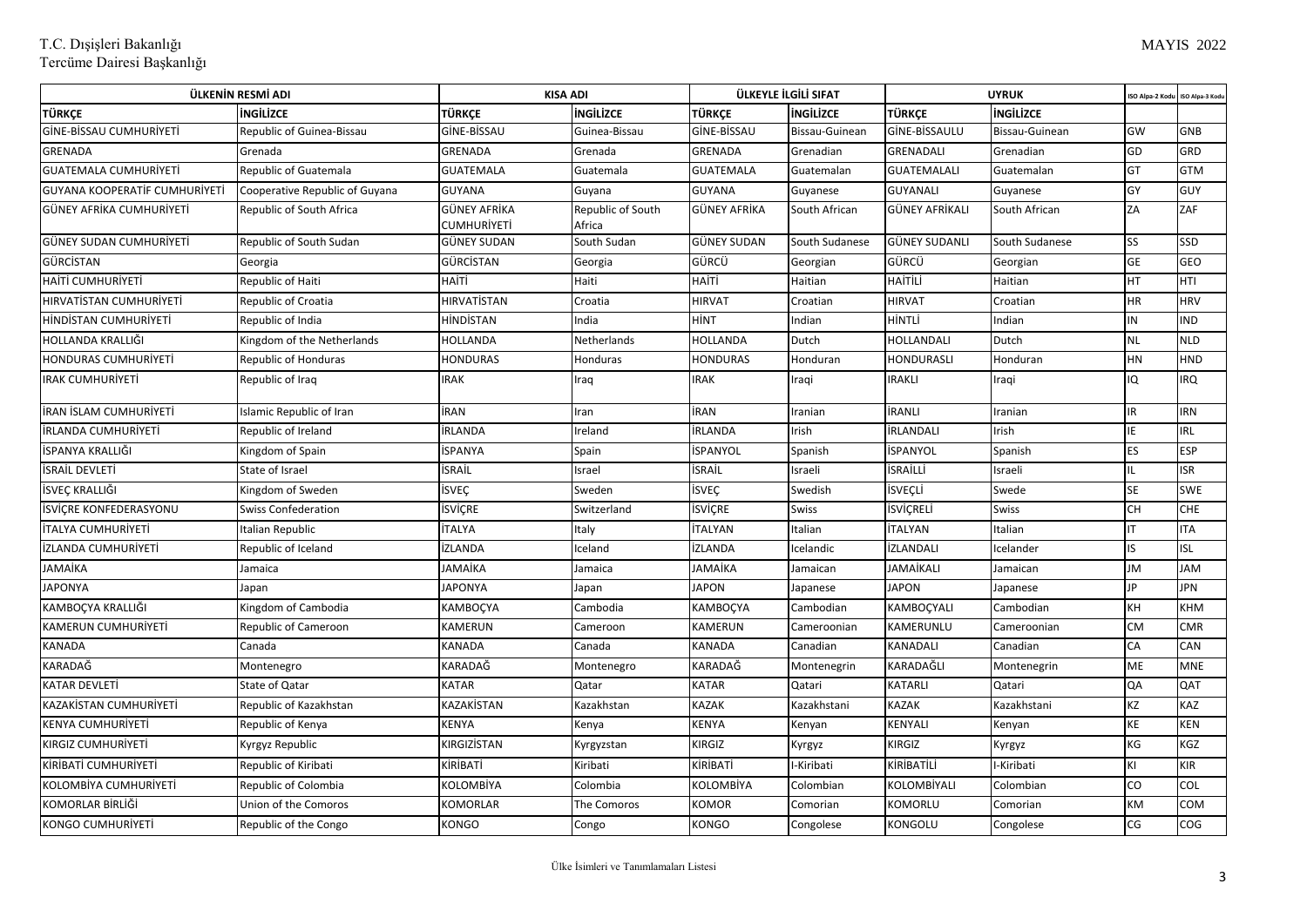| ÜLKENİN RESMİ ADI                                                  |                                       | <b>KISA ADI</b>                     |                                                 | ÜLKEYLE İLGİLİ SIFAT                                                                                                                          |                                                                                       | <b>UYRUK</b>                                                                              |                                                              | ISO Alpa-2 Kod | ISO Alpa-3 Kod |
|--------------------------------------------------------------------|---------------------------------------|-------------------------------------|-------------------------------------------------|-----------------------------------------------------------------------------------------------------------------------------------------------|---------------------------------------------------------------------------------------|-------------------------------------------------------------------------------------------|--------------------------------------------------------------|----------------|----------------|
| <b>TÜRKCE</b>                                                      | <b>İNGİLİZCE</b>                      | <b>TÜRKCE</b>                       | <b>INGILIZCE</b>                                | TÜRKCE                                                                                                                                        | <b>INGILIZCE</b>                                                                      | <b>TÜRKÇE</b>                                                                             | <b>INGILIZCE</b>                                             |                |                |
| KONGO DEMOKRATİK CUMHURİYETİ                                       | Democratic Republic of the Congo      | <b>KONGO DEMOKRATİK</b>             | Democratic Republic                             | <b>DEMOKRATİK</b>                                                                                                                             | Congolese                                                                             | <b>DEMOKRATİK</b>                                                                         | Congolese                                                    | CD             | COD            |
|                                                                    |                                       | CUMHURİYETİ                         | of the Congo                                    | KONGO                                                                                                                                         |                                                                                       | KONGOLU                                                                                   |                                                              |                |                |
| KORE CUMHURİYETİ                                                   | Republic of Korea                     | <b>KORE CUMHURİYETİ</b>             | Republic of Korea                               | <b>GÜNEY KORE</b>                                                                                                                             | Korean (South)                                                                        | <b>GÜNEY KORELİ</b>                                                                       | Korean (South)                                               | KR             | KOR            |
| KORE DEMOKRATİK HALK<br>CUMHURİYETİ                                | Democratic People's Republic of Korea | KORE DEMOKRATİK HALK<br>CUMHURİYETİ | <b>Democratic People's</b><br>Republic of Korea | <b>KUZEY KORE</b>                                                                                                                             | Korean (North)                                                                        | <b>KUZEY KORELİ</b>                                                                       | Korean (North)                                               | <b>KP</b>      | <b>PRK</b>     |
| <b>KOSOVA CUMHURİYETİ</b>                                          | Republic of Kosovo                    | <b>KOSOVA</b>                       | Kosovo                                          | KOSOVA                                                                                                                                        | Kosovar                                                                               | KOSOVALI                                                                                  | Kosovar                                                      | KO             | KSV            |
| KOSTA RİKA CUMHURİYETİ                                             | Republic of Costa Rica                | KOSTA RİKA                          | Costa Rica                                      | <b>KOSTA RİKA</b>                                                                                                                             | Costa Rican                                                                           | <b>KOSTA RİKALI</b>                                                                       | Costa Rican                                                  | <b>CR</b>      | <b>CRI</b>     |
| KOTDİVUAR CUMHURİYETİ (6)                                          | Republic of Côte d'Ivoire             | KOTDİVUAR                           | Côte d'Ivoire                                   | KOTDİVUAR                                                                                                                                     | Ivorian                                                                               | KOTDİVUARLI                                                                               | Ivorian                                                      | <b>CI</b>      | <b>CIV</b>     |
| <b>KUVEYT DEVLETİ</b>                                              | State of Kuwait                       | <b>KUVEYT</b>                       | Kuwait                                          | <b>KUVEYT</b>                                                                                                                                 | Kuwaiti                                                                               | KUVEYTLİ                                                                                  | Kuwaiti                                                      | KW             | KWT            |
| KUZEY KIBRIS TURK CUMHURİYETİ                                      | Turkish Republic of Northern Cyprus   | KUZEY KIBRIS TÜRK<br>CUMHURİYETİ    | Turkish Republic of<br>Northern Cyprus          | <b>KIBRIS TÜRK</b>                                                                                                                            | <b>Turkish Cypriot</b>                                                                | KIBRISLI TÜRK                                                                             | Turkish Cypriot                                              | <b>CT</b>      | <b>CTR</b>     |
| KÜBA CUMHURİYETİ                                                   | Republic of Cuba                      | KÜBA                                | Cuba                                            | KÜBA                                                                                                                                          | Cuban                                                                                 | KÜBALI                                                                                    | Cuban                                                        | CU             | CUB.           |
| LAOS DEMOKRATİK HALK<br>CUMHURİYETİ                                | Lao People's Democratic Republic      | LAOS                                | Laos                                            | LAOS                                                                                                                                          | Lao/Laotian                                                                           | LAOSLU                                                                                    | Lao/Laotian                                                  | LA             | LAO            |
| LESOTHO KRALLIĞI                                                   | Kingdom of Lesotho                    | <b>LESOTHO</b>                      | Lesotho                                         | <b>LESOTHO</b>                                                                                                                                | Lesotho                                                                               | LESOTHOLU                                                                                 | Mosotho (tekil), Basotho<br>(çoğul)                          | LS             | LSO            |
| LETONYA CUMHURİYETİ                                                | Republic of Latvia                    | LETONYA                             | Latvia                                          | <b>LETON</b>                                                                                                                                  | Latvian                                                                               | <b>LETON</b>                                                                              | Latvian                                                      | LV             | LVA            |
| LİBERYA CUMHURİYETİ                                                | Republic of Liberia                   | LİBERYA                             | Liberia                                         | LİBERYA                                                                                                                                       | Liberian                                                                              | LİBERYALI                                                                                 | .iberian                                                     | <b>LR</b>      | LBR            |
| LİBYA DEVLETİ                                                      | State of Libya                        | LİBYA                               | Libya                                           | LİBYA                                                                                                                                         | Libyan                                                                                | LİBYALI                                                                                   | Libyan                                                       | LY             | LBY            |
| LİHTENŞTAYN PRENSLİĞİ                                              | Principality of Liechtenstein         | LİHTENSTAYN                         | Liechtenstein                                   | LİHTENSTAYN                                                                                                                                   | Liechtenstein                                                                         | LİHTENŞTAYNLI                                                                             | Liechtensteiner (E.)<br>Liechtensteinerin (K.)               | Ħ              | LIE            |
| LİTVANYA CUMHURİYETİ                                               | Republic of Lithuania                 | LİTVANYA                            | Lithuania                                       | LİTVAN                                                                                                                                        | Lithuanian                                                                            | LİTVANYALI                                                                                | Lithuanian                                                   | LT             | LTU            |
| LÜBNAN CUMHURİYETİ                                                 | Lebanese Republic                     | LÜBNAN                              | Lebanon                                         | LÜBNAN                                                                                                                                        | Lebanese                                                                              | LÜBNANLI                                                                                  | Lebanese                                                     | LB             | LBN            |
| LÜKSEMBURG BÜYÜK DÜKALIĞI                                          | Grand Duchy of Luxembourg             | LÜKSEMBURG                          | Luxembourg                                      | LÜKSEMBURG                                                                                                                                    | Luxembourg/-<br>bourgish                                                              | LÜKSEMBURGLU                                                                              | Luxembourger                                                 | LU             | LUX            |
| MACARISTAN                                                         | Hungary                               | MACARISTAN                          | Hungary                                         | <b>MACAR</b>                                                                                                                                  | Hungarian                                                                             | <b>MACAR</b>                                                                              | Hungarian                                                    | HU             | HUN            |
| MADAGASKAR CUMHURİYETİ                                             | Republic of Madagascar                | MADAGASKAR                          | Madagascar                                      | MADAGASKAR                                                                                                                                    | Madagascar                                                                            | MADAGASKARLI                                                                              | Malagasy                                                     | <b>MG</b>      | <b>MDG</b>     |
| <b>KUZEY MAKEDONYA CUMHURIYETI (7) Republic of North Macedonia</b> |                                       | KUZEY MAKEDONYA                     | North Macedonia                                 | <b>KUZEY</b><br><b>MAKEDONYA</b><br><b>CUMHURİYETİ</b><br>('NİN)/<br><b>KUZEY</b><br><b>MAKEDONYA</b><br>('NIN) (8)<br><b>MAKEDONYALI (9)</b> | of the Republic of<br>North Macedonia/<br>of North<br>Macedonia (8)<br>Macedonian (9) | MAKEDONYALI/<br>KUZEY<br><b>MAKEDONYA</b><br><mark>CUMHURİYETİ</mark><br><b>VATANDAŞI</b> | Macedonian/ Citizen<br>of the Republic of<br>North Macedonia | <b>MK</b>      | <b>MKD</b>     |
| <b>MALAVİ CUMHURİYETİ</b>                                          | <b>Republic of Malawi</b>             | <b>MALAVİ</b>                       | Malawi                                          | <b>MALAVİ</b>                                                                                                                                 | Malawian                                                                              | <b>MALAVİLİ</b>                                                                           | Malawian                                                     | <b>MW</b>      | MWI            |
| <b>MALDİVLER CUMHURİYETİ</b>                                       | <b>Republic of Maldives</b>           | MALDİVLER                           | Maldives                                        | MALDİVLER                                                                                                                                     | Maldivian                                                                             | MALDİVLİ                                                                                  | Maldivian                                                    | <b>MV</b>      | MDV            |
| MALEZYA                                                            | Malaysia                              | MALEZYA                             | Malaysia                                        | MALEZYA                                                                                                                                       | Malaysian                                                                             | MALEZYALI                                                                                 | Malaysian                                                    | MY             | <b>MYS</b>     |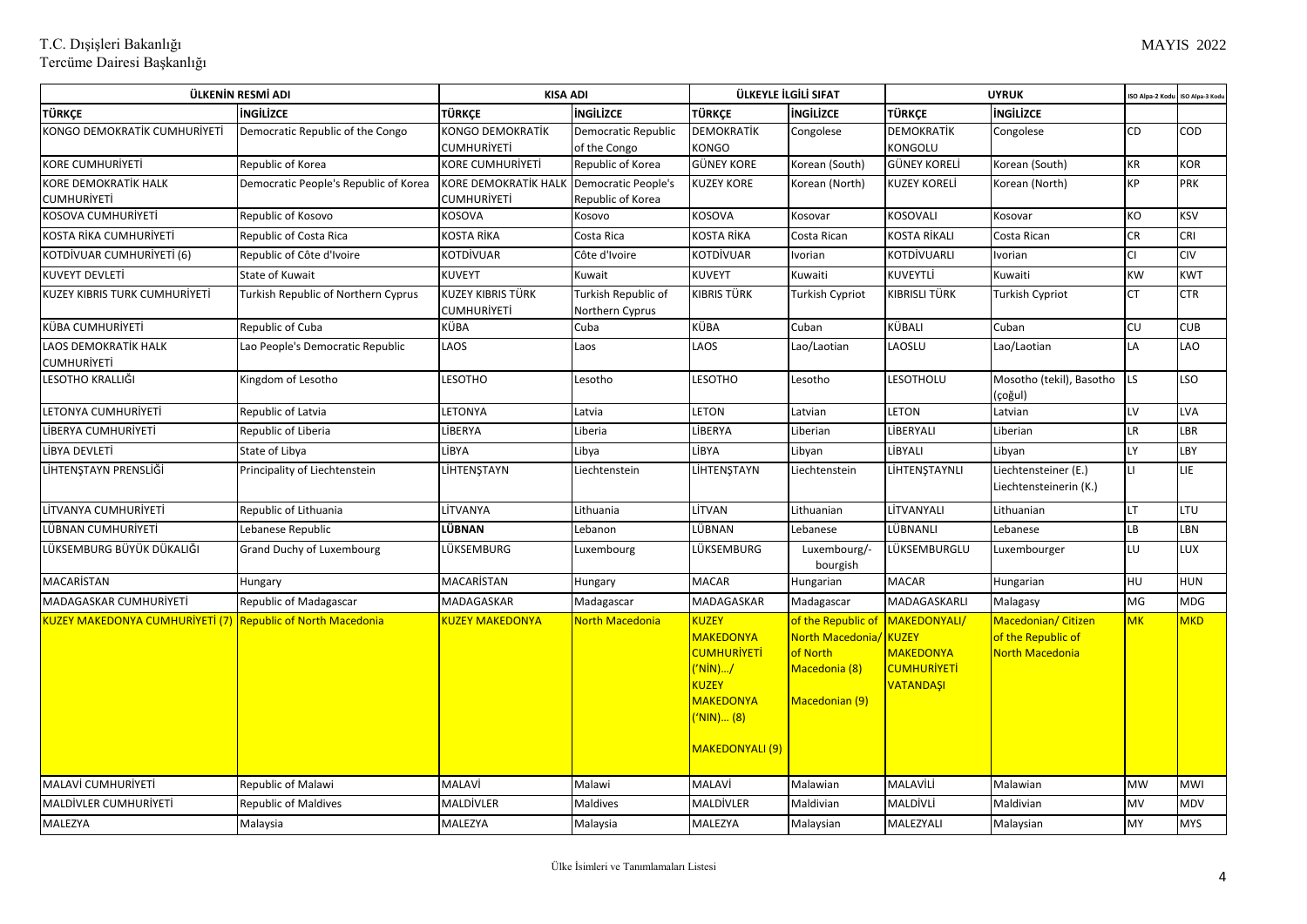| ÜLKENİN RESMİ ADI                              |                                              | <b>KISA ADI</b>                   |                             | ÜLKEYLE İLGİLİ SIFAT |                        | <b>UYRUK</b>      |                     | ISO Alpa-2 Kod | ISO Alpa-3 Kod |
|------------------------------------------------|----------------------------------------------|-----------------------------------|-----------------------------|----------------------|------------------------|-------------------|---------------------|----------------|----------------|
| TÜRKÇE                                         | <b>INGILIZCE</b>                             | <b>TÜRKCE</b>                     | <b>INGILIZCE</b>            | <b>TÜRKCE</b>        | <b>INGILIZCE</b>       | <b>TÜRKÇE</b>     | <b>İNGİLİZCE</b>    |                |                |
| <b>MALİ CUMHURİYETİ</b>                        | Republic of Mali                             | MALİ                              | Mali                        | MALİ                 | Mali                   | MALİLİ            | Malian              | ML             | MLI            |
| <b>MALTA CUMHURIYETI</b>                       | Republic of Malta                            | <b>MALTA</b>                      | Malta                       | <b>MALTA</b>         | Maltese                | <b>MALTALI</b>    | Maltese             | MT             | MLT            |
| MARŞAL ADALARI CUMHURİYETİ                     | Republic of the Marshall Islands             | MARŞAL ADALARI                    | Marshall Islands            | MARŞAL ADALARI       | Marshallese            | MARŞAL ADALI      | Marshallese         | MH             | MHL            |
| MISIR ARAP CUMHURIYETİ                         | Arab Republic of Egypt                       | <b>MISIR</b>                      | Egypt                       | <b>MISIR</b>         | Egyptian               | MISIRLI           | Egyptian            | EG             | EGY            |
| MİKRONEZYA FEDERE DEVLETLERİ                   | <b>Federated States of Micronesia</b>        | MİKRONEZYA                        | Micronesia                  | MİKRONEZYA           | Micronesian            | MİKRONEZYALI      | Micronesian         | <b>FM</b>      | <b>FSM</b>     |
| MOĞOLİSTAN                                     | Mongolia                                     | MOĞOLİSTAN                        | Mongolia                    | MOĞOL                | Mongolian              | MOĞOL             | Mongolian           | MN             | MNG            |
| MOLDOVA CUMHURİYETİ                            | Republic of Moldova                          | MOLDOVA                           | Moldova                     | MOLDOVA              | Moldovan               | MOLDOVALI         | Moldovan            | MD             | MDA            |
| MONAKO PRENSLİĞİ                               | Principality of Monaco                       | <b>MONAKO</b>                     | Monaco                      | <b>MONAKO</b>        | Monacan                | MONAKOLU          | Monacan             | МC             | MCO            |
| MORITANYA İSLAM CUMHURİYETİ                    | Islamic Republic of Mauritania               | <b>MORITANYA</b>                  | Mauritania                  | MORİTANYA            | Mauritanian            | MORITANYALI       | Mauritanian         | <b>MR</b>      | <b>MRT</b>     |
| <b>MORITYUS CUMHURIYETI</b>                    | <b>Republic of Mauritius</b>                 | <b>MORITYUS</b>                   | Mauritius                   | <b>MORITYUS</b>      | Mauritian              | MORİTYUSLU        | Mauritian           | MU             | <b>MUS</b>     |
| MOZAMBIK CUMHURİYETİ                           | Republic of Mozambique                       | <b>MOZAMBİK</b>                   | Mozambique                  | <b>MOZAMBİK</b>      | Mozambican             | MOZAMBİKLİ        | Mozambican          | MZ             | MOZ            |
| MYANMAR BİRLİĞİ CUMHURİYETİ                    | Republic of the Union of Myanmar             | <b>MYANMAR</b>                    | Myanmar                     | <b>MYANMAR</b>       | Myanmarese             | MYANMARLI         | Myanmar             | MM             | <b>MMR</b>     |
| NAMİBYA CUMHURİYETİ                            | Republic of Namibia                          | <b>NAMIBYA</b>                    | Namibia                     | <b>NAMİBYA</b>       | Namibian               | NAMİBYALI         | Namibian            | <b>NA</b>      | <b>NAM</b>     |
| <b>NAURU CUMHURİYETİ</b>                       | <b>Republic of Nauru</b>                     | <b>NAURU</b>                      | Nauru                       | <b>NAURU</b>         | Nauruan                | <b>NAURULU</b>    | Nauruan             | <b>NR</b>      | <b>NRU</b>     |
| NEPAL FEDERAL DEMOKRATIK<br><b>CUMHURIYETI</b> | Federal Democratic Republic of Nepal         | <b>NEPAL</b>                      | Nepal                       | <b>NEPAL</b>         | Nepalese/Nepali        | NEPALLI           | Nepalese/Nepali     | <b>NP</b>      | <b>NPL</b>     |
| <b>NİJER CUMHURİYETİ</b>                       | Republic of Niger                            | <b>NIJER</b>                      | Niger                       | <b>NİJER</b>         | Nigerien               | NİJERLİ           | Nigerien            | <b>NE</b>      | <b>NER</b>     |
| NİJERYA FEDERAL CUMHURİYETİ                    | <b>Federal Republic of Nigeria</b>           | <b>NİJERYA</b>                    | Nigeria                     | NİJERYA              | Nigerian               | NİJERYALI         | Nigerian            | <b>NG</b>      | <b>NGA</b>     |
| NİKARAGUA CUMHURİYETİ                          | Republic of Nicaragua                        | NİKARAGUA                         | Nicaragua                   | NİKARAGUA            | Nicaraguan             | NİKARAGUALI       | Nicaraguan          | NI             | <b>NIC</b>     |
| NORVEÇ KRALLIĞI                                | Kingdom of Norway                            | <b>NORVEÇ</b>                     | Norway                      | <b>NORVEÇ</b>        | Norwegian              | NORVEÇLİ          | Norwegian           | <b>NO</b>      | <b>NOR</b>     |
| ORTA AFRİKA CUMHURİYETİ                        | Central African Republic                     | <b>ORTA AFRİKA</b><br>CUMHURİYETİ | Central African<br>Republic | ORTA AFRİKA          | <b>Central African</b> | ORTA AFRİKALI     | Central African     | <b>CF</b>      | CAF            |
| ÖZBEKİSTAN CUMHURİYETİ                         | Republic of Uzbekistan                       | ÖZBEKİSTAN                        | Uzbekistan                  | ÖZBEK                | Uzbekistani            | ÖZBEK             | <b>Uzbek</b>        | <b>UZ</b>      | <b>UZB</b>     |
| PAKISTAN ISLAM CUMHURIYETI                     | <b>Islamic Republic of Pakistan</b>          | <b>PAKISTAN</b>                   | Pakistan                    | PAKİSTAN             | Pakistani              | PAKİSTANLI        | Pakistan/ Pakistani | PK             | PAK            |
| PALAU CUMHURİYETİ                              | Republic of Palau                            | <b>PALAU</b>                      | Palau                       | PALAU                | Palauan                | PALAULU           | Palauan             | PW             | PLW            |
| PANAMA CUMHURIYETI                             | Republic of Panama                           | <b>PANAMA</b>                     | Panama                      | <b>PANAMA</b>        | Panamanian             | PANAMALI          | Panamanian          | PA             | PAN            |
| PAPUA YENİ GİNE BAĞIMSIZ DEVLETİ               | The Independent State of Papua New<br>Guinea | PAPUA YENİ GİNE                   | Papua New Guinea            | PAPUA YENİ GİNE      | Papua New<br>Guinean   | PAPUA YENİ GİNELİ | Papua New Guinean   | PG             | PNG            |
| PARAGUAY CUMHURİYETİ                           | Republic of Paraguay                         | PARAGUAY                          | Paraguay                    | PARAGUAY             | Paraguayan             | PARAGUAYLI        | Paraguayan          | PY             | PRY            |
| PERU CUMHURİYETİ                               | Republic of Peru                             | PERU                              | Peru                        | PERU                 | Peruvian               | PERULU            | Peruvian            | PE             | PER            |
| POLONYA CUMHURİYETİ                            | Republic of Poland                           | <b>POLONYA</b>                    | Poland                      | POLONYA              | Polish                 | POLONYALI         | Polish/Pole         | <b>PL</b>      | POL            |
| PORTEKİZ CUMHURİYETİ                           | Portuguese Republic                          | <b>PORTEKIZ</b>                   | Portugal                    | <b>PORTEKİZ</b>      | Portuguese             | PORTEKİZLİ        | Portuguese          | PT             | PRT            |
| <b>ROMANYA</b>                                 | Romania                                      | <b>ROMANYA</b>                    | Romania                     | ROMEN/RUMEN          | Romanian               | ROMEN/RUMEN       | Romanian            | <b>RO</b>      | ROU            |
| RUANDA CUMHURİYETİ                             | Republic of Rwanda                           | <b>RUANDA</b>                     | Rwanda                      | RUANDA               | Rwandese               | RUANDALI          | Rwandese            | <b>RW</b>      | <b>RWA</b>     |
| RUSYA FEDERASYONU                              | <b>Russian Federation</b>                    | <b>RUSYA</b>                      | Russia                      | <b>RUS</b>           | Russian                | <b>RUS</b>        | Russian             | <b>RU</b>      | RUS            |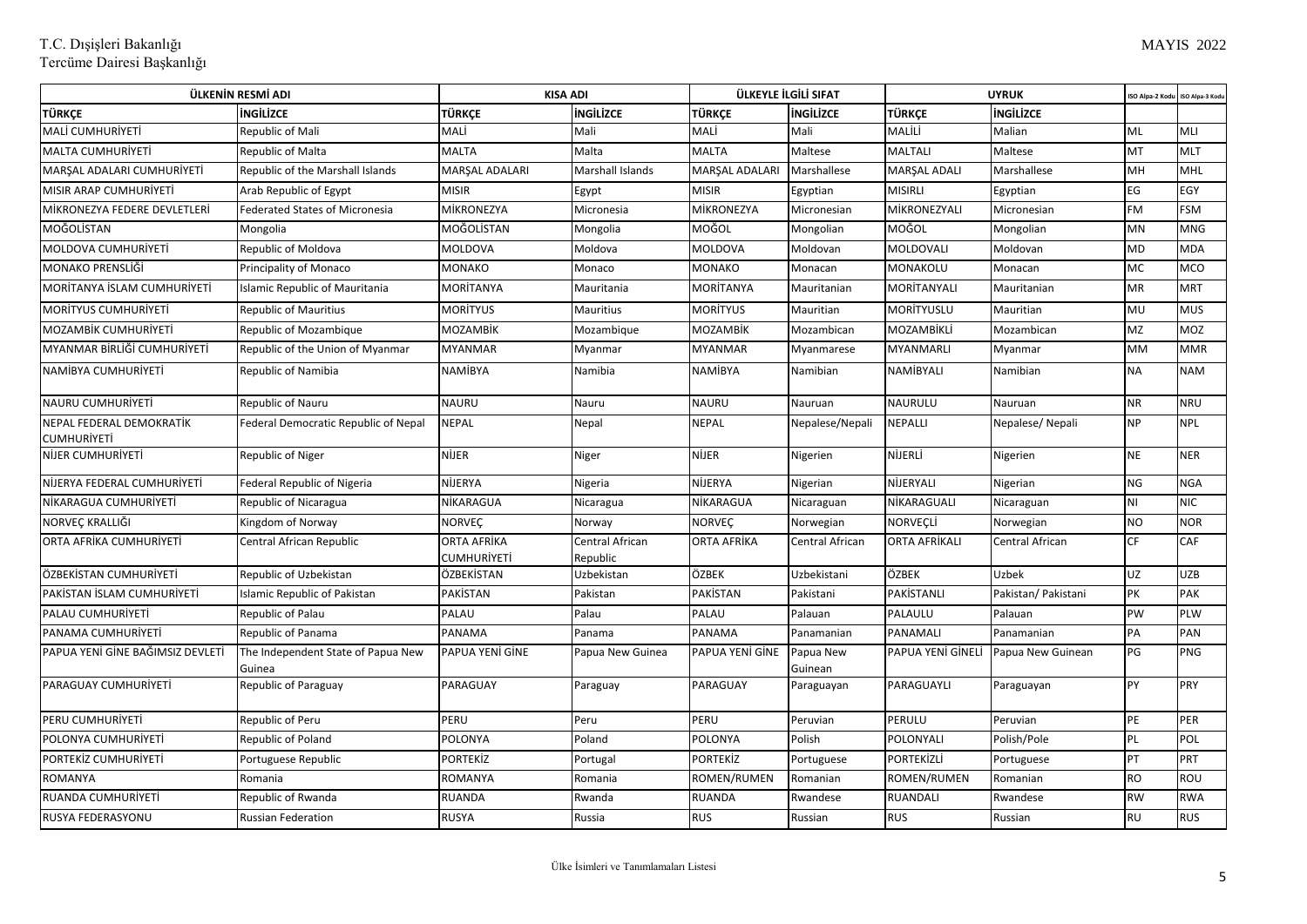| ÜLKENİN RESMİ ADI                                    |                                                 | <b>KISA ADI</b>           |                                   | ÜLKEYLE İLGİLİ SIFAT              |                            | <b>UYRUK</b>              |                         | ISO Alpa-2 Kod | ISO Alpa-3 Kod |
|------------------------------------------------------|-------------------------------------------------|---------------------------|-----------------------------------|-----------------------------------|----------------------------|---------------------------|-------------------------|----------------|----------------|
| <b>TÜRKCE</b>                                        | ingilizce                                       | <b>TÜRKCE</b>             | <b>INGILIZCE</b>                  | <b>TÜRKCE</b>                     | <b>INGILIZCE</b>           | <b>TÜRKCE</b>             | <b>INGILIZCE</b>        |                |                |
| SAINT KITTS VE NEVIS FEDERASYONU                     | Federation of Saint Kitts and Nevis             | SAINT KITTS VE NEVIS      | Saint Kitts and Nevis             | SAİNT KİTTS VE                    | Kittitian, Nevisian        | SAİNT KİTTS VE            | Kittitian, Nevisian     | <b>KN</b>      | <b>KNA</b>     |
|                                                      |                                                 |                           |                                   | <b>NEVIS</b>                      |                            | NEVİSLİ                   |                         |                |                |
| SAİNT LUCİA                                          | Saint Lucia                                     | SAİNT LUCİA               | Saint Lucia                       | SAİNT LUCİA                       | Saint Lucian               | SAİNT LUCİALI             | Saint Lucian            | LC             | LCA            |
| SAINT VINCENT VE GRENADINLER                         | Saint Vincent and the Grenadines                | SAINT VINCENT VE          | Saint Vincent and the             | SAİNT VİNCENT VE Saint Vincentian |                            | SAİNT VİNCENT VE          | Saint Vincentian        | <b>VC</b>      | <b>VCT</b>     |
|                                                      |                                                 | GRENADİNLER               | Grenadines                        | GRENADINLER                       |                            | GRENADINLERLI             |                         |                |                |
| SAMOA BAĞIMSIZ DEVLETİ                               | Independent State of Samoa                      | SAMOA                     | Samoa                             | <b>SAMOA</b>                      | Samoan                     | SAMOALI                   | Samoan                  | <b>WS</b>      | <b>WSM</b>     |
| <b>SAN MARINO CUMHURIYETI</b>                        | Republic of San Marino                          | <b>SAN MARINO</b>         | San Marino                        | <b>SAN MARINO</b>                 | San Marino                 | <b>SAN MARINOLU</b>       | Sammarinese             | <b>SM</b>      | <b>SMR</b>     |
| SAO TOME VE PRINSIPE DEMOKRATIK<br>CUMHURİYETİ       | Democratic Republic of Sao Tome and<br>Principe | SAO TOME VE PRINSIPE      | Sao Tome and Principe SAO TOME VE | PRİNSİPE                          | Sao Tomean                 | SAO TOME VE<br>PRİNSİPELİ | Sao Tomean              | <b>ST</b>      | <b>STP</b>     |
| SENEGAL CUMHURİYETİ                                  | Republic of Senegal                             | SENEGAL                   | Senegal                           | SENEGAL                           | Senegalese                 | SENEGALLİ                 | Senegalese              | SN             | <b>SEN</b>     |
| SEYŞELLER CUMHURİYETİ                                | Republic of Seychelles                          | SEYŞELLER                 | Seychelles                        | SEYŞELLER                         | Seychelles                 | SEYŞELLİ                  | Seychellois             | SC             | <b>SYC</b>     |
| SIRBİSTAN CUMHURİYETİ                                | Republic of Serbia                              | <b>SIRBISTAN</b>          | Serbia                            | <b>SIRP</b>                       | Serbian                    | <b>SIRP</b>               | Serbian                 | <b>RS</b>      | <b>SRB</b>     |
| SIERRA LEONE CUMHURIYETI                             | The Republic of Sierra Leone                    | SİERRA LEONE              | Sierra Leone                      | <b>SİERRA LEONE</b>               | Sierra Leonean             | SİERRA LEONELİ            | Sierra Leonean          | <b>SL</b>      | <b>SLE</b>     |
| SİNGAPUR CUMHURİYETİ                                 | Republic of Singapore                           | SINGAPUR                  | Singapore                         | SİNGAPUR                          | Singapore                  | SİNGAPURLU                | Singaporean             | SG             | SGP            |
| <b>SLOVAK CUMHURİYETİ</b>                            | Slovak Republic                                 | SLOVAKYA                  | Slovakia                          | <b>SLOVAK</b>                     | Slovakian                  | <b>SLOVAK</b>             | Slovak                  | <b>SK</b>      | <b>SVK</b>     |
| SLOVENYA CUMHURİYETİ                                 | Republic of Slovenia                            | SLOVENYA                  | Slovenia                          | <b>SLOVEN</b>                     | Slovenian                  | <b>SLOVEN</b>             | Slovenian               | <b>SI</b>      | <b>SVN</b>     |
| <b>SOLOMON ADALARI</b>                               | Solomon Islands                                 | <b>SOLOMON ADALARI</b>    | Solomon Islands                   | SOLOMON<br><b>ADALARI</b>         | Solomon Islands            | <b>SOLOMON ADALI</b>      | Solomon Islander        | <b>SB</b>      | <b>SLB</b>     |
| SOMALİ FEDERAL CUMHURİYETİ                           | Federal Republic of Somalia                     | SOMALİ                    | Somalia                           | SOMALİ                            | Somali                     | SOMALİLİ                  | Somali                  | <b>SO</b>      | SOM            |
| SRİ LANKA DEMOKRATİK SOSYALİST<br><b>CUMHURIYETİ</b> | Democratic Socialist Republic of Sri<br>Lanka   | SRİ LANKA                 | Sri Lanka                         | <b>SRİ LANKA</b>                  | Sri Lanka                  | SRİ LANKALI               | Sri Lankan              | LK             | LKA            |
| SUDAN CUMHURIYETI                                    | Republic of the Sudan                           | <b>SUDAN</b>              | Sudan                             | <b>SUDAN</b>                      | Sudanese                   | <b>SUDANLI</b>            | Sudanese                | <b>SD</b>      | SDN            |
| SURINAM CUMHURIYETI                                  | Republic of Suriname                            | SURİNAM                   | Suriname                          | <b>SURİNAM</b>                    | Surinamese                 | SURİNAMLI                 | Surinamese              | <b>SR</b>      | <b>SUR</b>     |
| SURIYE ARAP CUMHURIYETI                              | Syrian Arab Republic                            | <b>SURIYE</b>             | Syria                             | <b>SURIYE</b>                     | Syrian                     | <b>SURİYELİ</b>           | Syrian                  | SY             | <b>SYR</b>     |
| SUUDİ ARABİSTAN KRALLIĞI                             | Kingdom of Saudi Arabia                         | SUUDI ARABISTAN           | Saudi Arabia                      | SUUDI ARABISTAN Saudi Arabian     |                            | SUUDİ                     | Saudi                   | <b>SA</b>      | SAU            |
| SİLİ CUMHURİYETİ                                     | Republic of Chile                               | SİLİ                      | Chile                             | <b>ŞİLİ</b>                       | Chilean                    | SİLİLİ                    | Chilean                 | <b>CL</b>      | <b>CHL</b>     |
| <b>TACIKISTAN CUMHURIYETI</b>                        | Republic of Tajikistan                          | <b>TACİKİSTAN</b>         | Tajikistan                        | <b>TACIK</b>                      | Tajikistan                 | <b>TACIK</b>              | Tajik                   | ТJ             | TJK            |
| TANZANYA BİRLEŞİK CUMHURİYETİ                        | United Republic of Tanzania                     | TANZANYA                  | Tanzania                          | TANZANYA                          | Tanzanian                  | TANZANYALI                | Tanzanian               | <b>TZ</b>      | <b>TZA</b>     |
| TAYLAND KRALLIĞI                                     | Kingdom of Thailand                             | TAYLAND                   | Thailand                          | <b>TAYLAND</b>                    | Thai                       | <b>TAYLANDLI</b>          | Thai                    | <b>TH</b>      | <b>THA</b>     |
| <b>TOGO CUMHURİYETİ</b>                              | Togolese Republic                               | <b>TOGO</b>               | Togo                              | <b>TOGO</b>                       | Togolese                   | <b>TOGOLU</b>             | Togolese                | <b>TG</b>      | <b>TGO</b>     |
| TONGA KRALLIĞI                                       | Kingdom of Tonga                                | <b>TONGA</b>              | Tonga                             | <b>TONGA</b>                      | Tongan                     | <b>TONGALI</b>            | Tongan                  | <b>TO</b>      | <b>TON</b>     |
| TRİNİDAD VE TOBAGO CUMHURİYETİ                       | Republic of Trinidad and Tobago                 | <b>TRINIDAD VE TOBAGO</b> | <b>Trinidad and Tobago</b>        | TRİNİDAD VE<br><b>TOBAGO</b>      | Trinidadian,<br>Tobagonian | TRİNİDAD VE<br>TOBAGOLU   | Trinidadian, Tobagonian | TΤ             | <b>TTO</b>     |
| <b>TUNUS CUMHURIYETI</b>                             | Republic of Tunisia                             | <b>TUNUS</b>              | Tunisia                           | <b>TUNUS</b>                      | Tunisian                   | TUNUSLU                   | Tunisian                | <b>TN</b>      | <b>TUN</b>     |